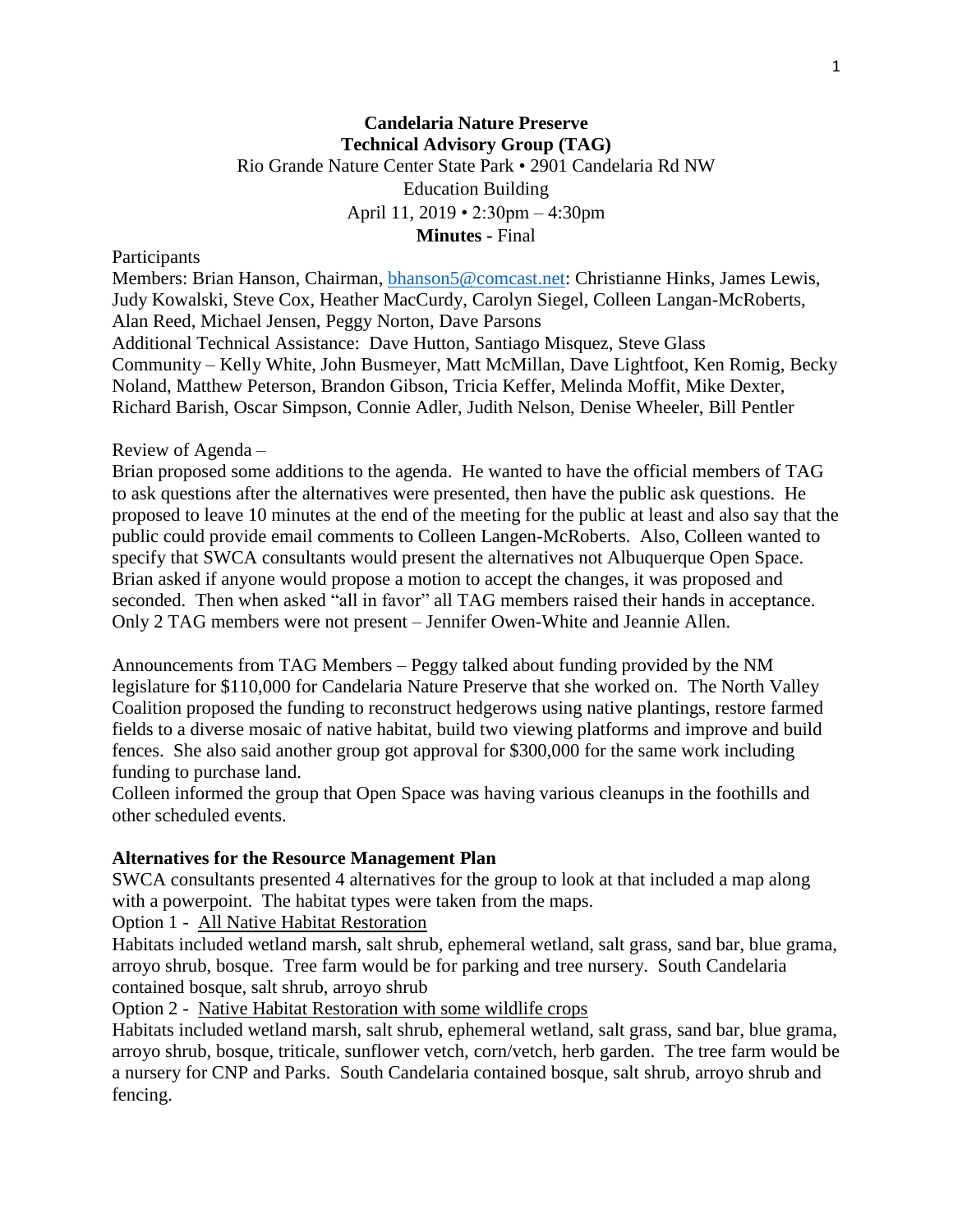Option 3 - Farming as Management and Operations Strategy - Appears to contain detailed trails with large general habitat types (salt grass, salt shrub, arroyo shrub, corn/vetch, perennial sorghum/vetch/alfalfa, meadow pollinator habitat. The tree farm would have parking and nursery. South Candelaria would contain a developed trail with bosque, salt shrub and arroyo shrub.

Option 4 - TAG alternative of 2018 with very general habitat types bosque (includes grasses, shrubs, trees, wetlands in a mosaic), arroyo shrub, ephemeral wetlands, 2 new ponds, saltgrass, replace elm and Russian olive with native species, and agriculture (corn and vetch).

David Lightfoot said that the habitat types were partially based on 8 references which he displayed and visits to 4 wildlife areas – Bosque del Apache National Wildlife Refuge, Ladd S Gordon Waterfowl Complex, Whitfield Wildlife Conservation Area and Valle de Oro National Wildlife Refuge. They propose a 20 year development plan.

Issues discussed included – costs, reasonable public access, soil types, community involvement, flow between the current ponds, pond/wetland values, drought, how to transition, what's feasible, what's next.

Since the meeting, Albuquerque Open Space has posted information at <https://www.cabq.gov/candelaria-nature-preserve> https://www.cabq.gov/parksandrecreation/documents/swca-cnp-alternatives-presentation.pdf

All TAG members wanted another meeting to discuss these alternatives. Brian asked if anyone would propose a motion for another meeting addressing alternatives; it was proposed and seconded. Then when asked "all in favor" all TAG members raised their hands in acceptance. Only 2 TAG members were not present – Jennifer Owen-White and Jeannie Allen. The date has been established for April 29 from 10:00 to noon at the Open Space Division Office at 3615 Los Picaros SE, 87105.

We tentatively decided upon a meeting of the wildlife subcommittee. It was scheduled for April 22 but was later changed to April 17 to accommodate individuals.

# **Next TAG Meetings:**

April 29, 2019 at 10:00 - noon – Albuquerque Open Space Visitor Center, 6500 Coors Blvd NW 87120. The topic is review of the alternatives for the Resource Management Plan.

May 9, 2019 at 2:30 PM at Nature Center. Topic - Review Draft Resource Management Plan

**Next public meeting:** June 22 at 8:30 AM at Woodward House - Alternatives in RMP

Minutes and agendas can be found at [http://www.cabq.gov/parksandrecreation/our](http://www.cabq.gov/parksandrecreation/our-department/boards-commissions/open-space-advisory-board/open-space-advisory-board)[department/boards-commissions/open-space-advisory-board/open-space-advisory-board](http://www.cabq.gov/parksandrecreation/our-department/boards-commissions/open-space-advisory-board/open-space-advisory-board)

Vision - To engage in a planning process that results in improved ecosystem health and increased biodiversity of Candelaria Farm Preserve, ensures compliance with Land and Water Conservation Fund guidelines by providing opportunities for